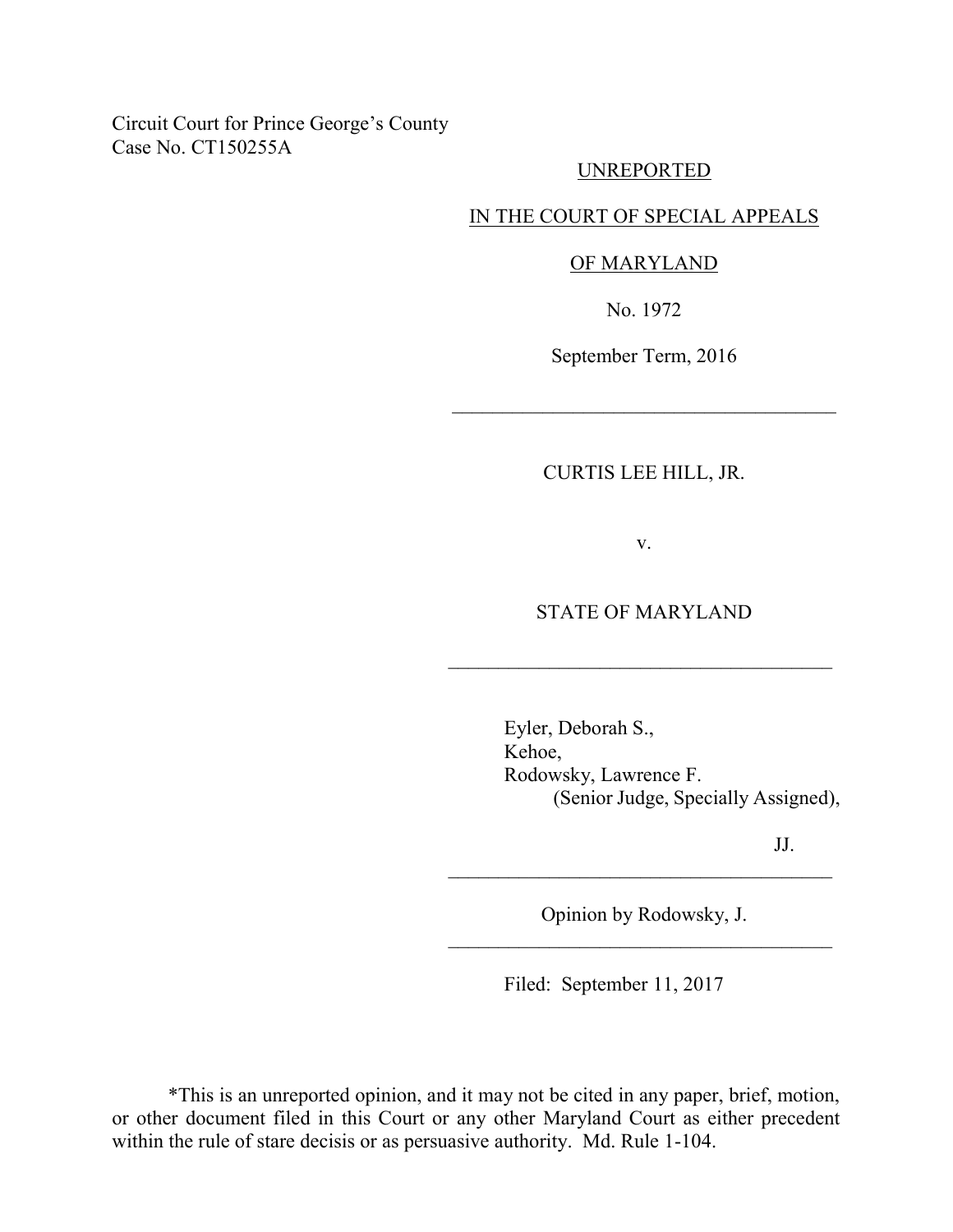Appellant, Curtis Lee Hill, Jr., was convicted at a jury trial in the Circuit Court for Prince George's County of illegal possession of a regulated firearm and of wearing, carrying, and transporting a handgun. He was found not guilty on a charge of possessing Phencyclidine (PCP). The court imposed a sentence of five years, of which all but eighteen months was suspended.

In this Court, Hill contends that the circuit court erred in denying his motion to suppress physical evidence seized in a street encounter that began with the police smelling PCP. Because the police had probable cause, or reasonable articulable suspicion to investigate, we shall affirm.

#### **Facts**

About 8:00 p.m. on Thursday, January 15, 2015, three uniformed officers of the Prince George's County Police Department were on "special assignment" patrol, in two marked patrol cars, in the Seat Pleasant area of Capitol Heights. Special assignment patrols are directed to high crime areas. The lead car was driven by Officer Chandler Coleman, who had five and one-half years' experience in that Department. He was accompanied by Officer Cody Katzemaier, who had three years of service. The rear car was driven by Officer Kenneth Meushaw, a twelve-year veteran. Officer Katzemaier's window was down. Officer Coleman was not asked if his window was down. Officer Meushaw's window was down because he always does so when patrolling in order to hear gunshots.

The patrols turned off Seat Pleasant Drive onto Birchleaf Avenue, a neighborhood of single family homes and townhouses. Birchleaf Avenue dead ends at Birchleaf Park.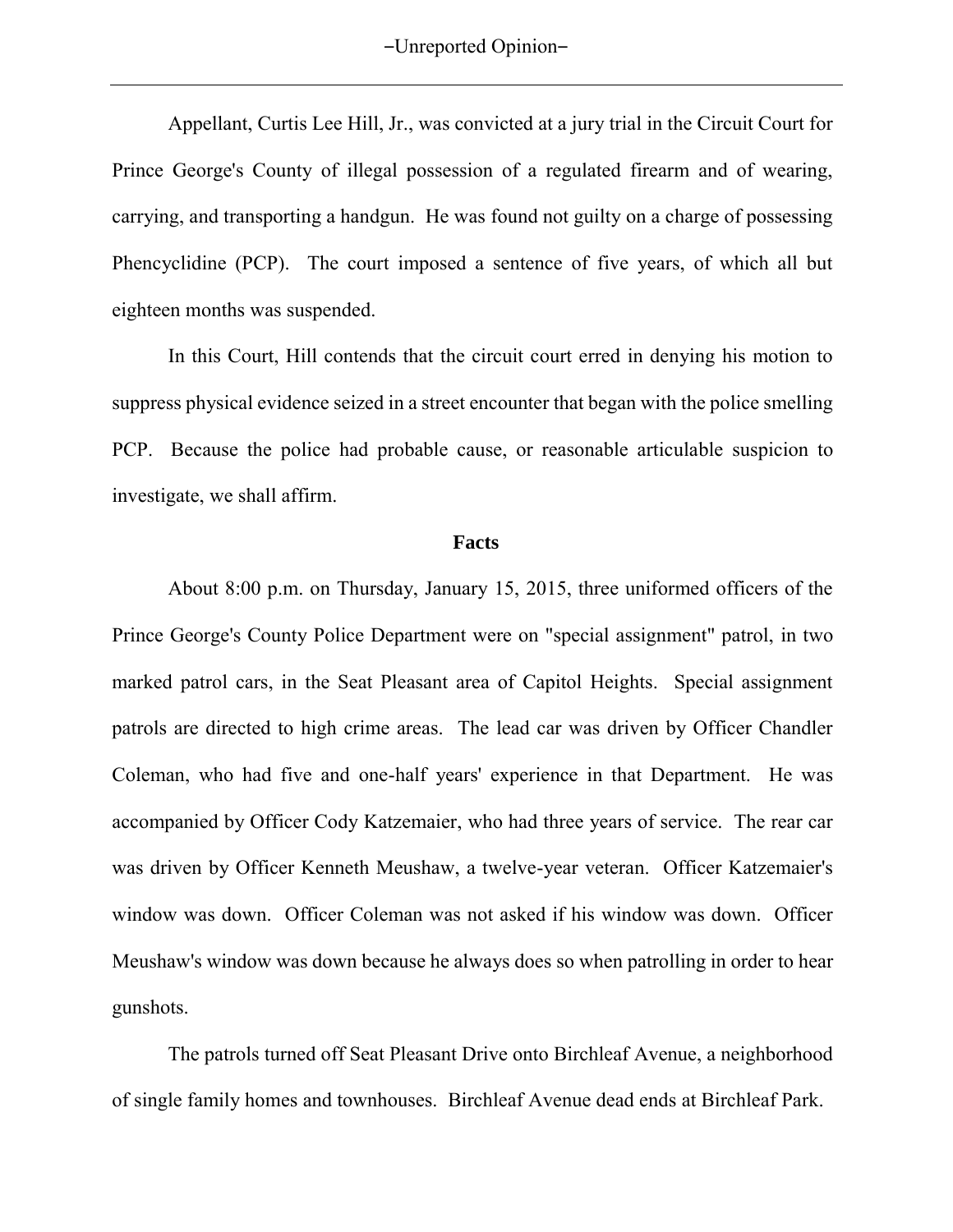The lead patrol car was "toward the middle" of the block between Seat Pleasant Drive and the park when Officer Coleman smelled PCP.It was "a strong odor." "At that time, [he] observed a dark blue Ford Expedition" (the SUV), with one right front passenger and one right rear passenger, both males. Appellant was standing by the driver's door. Officer Coleman started to smell PCP when his car was "[p]robably four to five car lengths" from the SUV. In his five and one-half years as a Prince George's County policeman, Officer Coleman has made "probably like" thirty-five to fifty arrests in which he has smelled PCP. Likewise, Officer Katzemaier initially smelled PCP when the patrol car was approximately half-way down Birchleaf Avenue.

Officer Meushaw testified that "[w]e detected a strong odor of phencyclidine in the area" that grew stronger the closer "we" got to the park. Officer Coleman "alerted" him about the SUV. Coleman said "[t]hat the source of phencyclidine that we were smelling on the street, he had determined that it was emanating from that vehicle." The State was unable, over objections, directly to elicit whether Officer Meushaw, before he parked his cruiser, personally confirmed the information received from Officer Coleman. Officer Meushaw, however, was asked, "How close were you to the car that the Defendant was in when you first smelled PCP?" He replied, "I was probably within 15 feet of the car." Thereafter, Officer Meushaw parked his cruiser. Asked what he observed when alighting, he said: "The vehicle was occupied three times and a very strong odor of phencyclidine was emanating from the vehicle."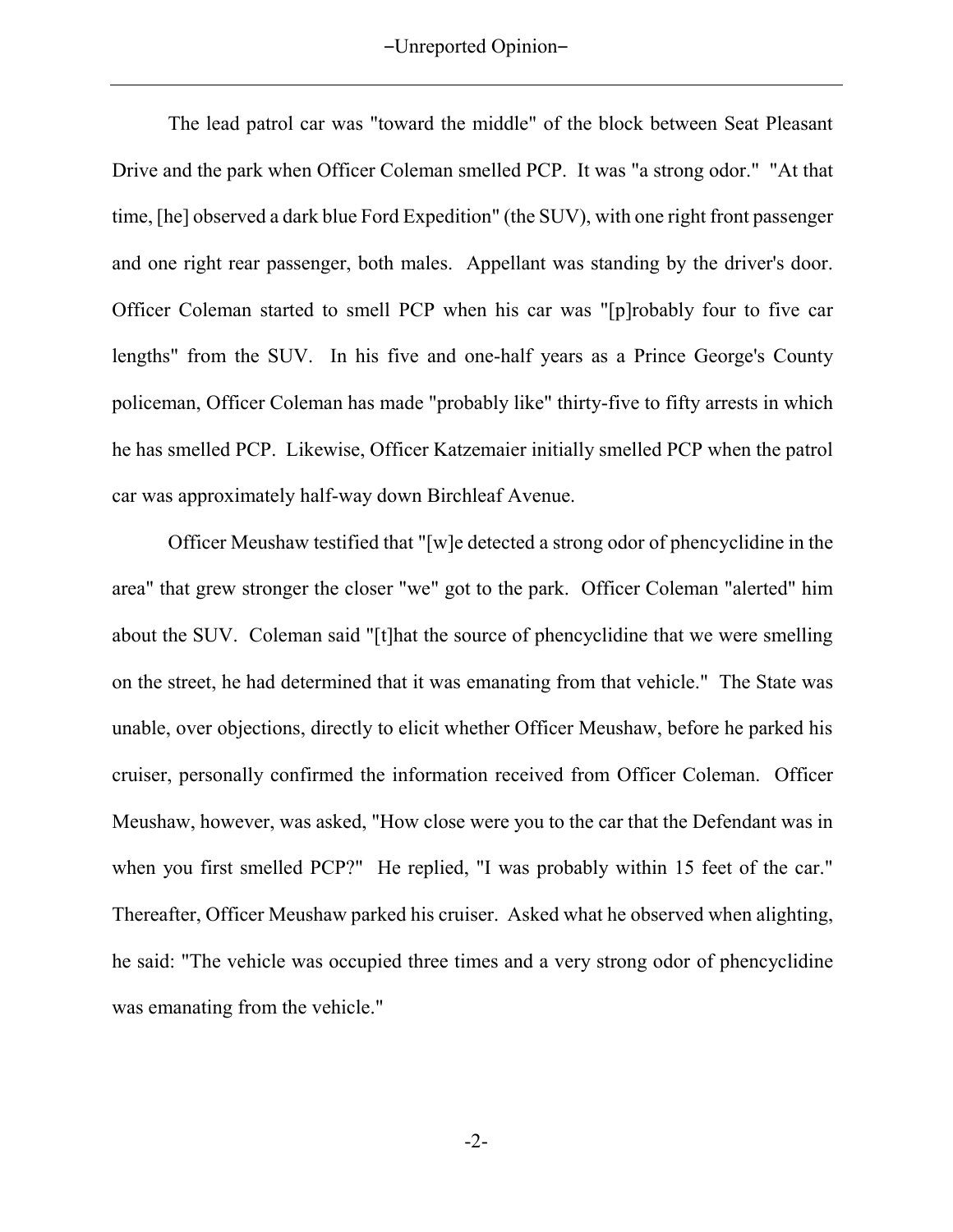Officer Coleman parked the lead cruiser "a car length in front" of the SUV. Officer Meushaw confirmed that Officers Coleman and Katzemaier "stopped their vehicle towards the front" of the SUV "[w]hen they called out the" SUV. Officer Meushaw's rear patrol car "went around" the lead car and "stopped probably right, maybe half way past the car length of my vehicle [past] the" SUV. "So [Meushaw was] behind, [Coleman and Katzemaier] were in front."

The officers alighted their vehicles and, while approaching the SUV, the appellant "hop[ped]" into the driver's seat. Officer Coleman observed that the windows at the front and right rear passenger positions of the SUV were completely down; the driver's window was open a crack.

Officer Meushaw went to the right rear of the SUV and engaged that passenger in conversation. Officer Coleman went to the front passenger, who was later determined to be appellant's brother. Officer Katzemaier went to the driver's position. He heard the SUV's locks being engaged. He attempted to have a conversation with the appellant, but the latter was evasive.

The officer saw appellant "reaching around his waistband" and asked him to step out of the SUV. Appellant refused and questioned why. Officer Katzemaier explained that the police had smelled PCP. Appellant's brother urged appellant to comply and unlocked the driver's door. The officer opened the door. Appellant "kept reaching at his waistband." The officer grabbed appellant's hands. Appellant stepped out of the SUV but did so "bent over at the waist as if trying to conceal something in his waistband." The

-3-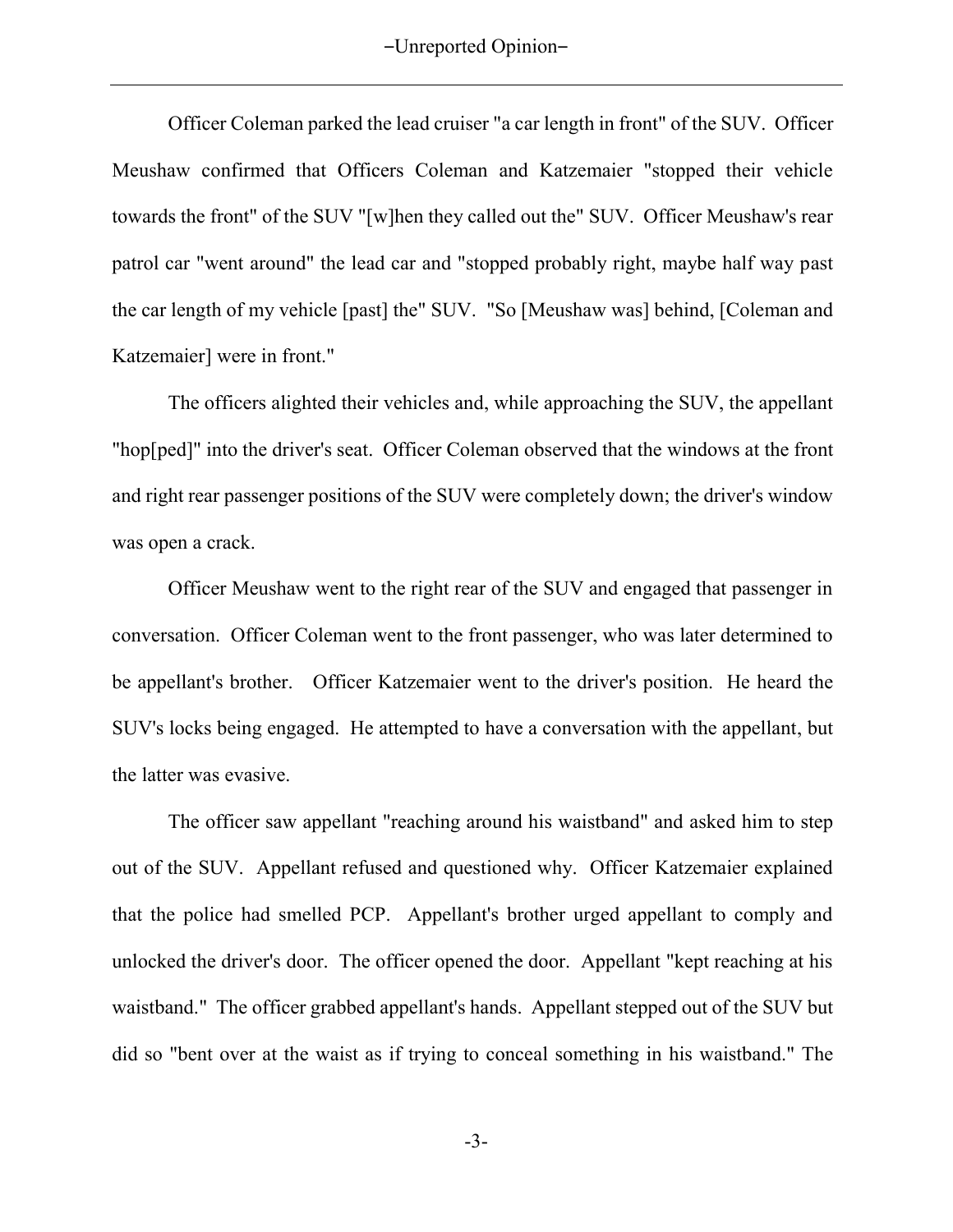officer did a pat down and felt an object that he "knew" was a gun. It was a handgun, a Colt MK4 Mustang .380.

Officer Katzemaier called out "gun" when he felt the object and Officer Meushaw assisted him in the takedown.

Search of the appellant produced a baggy containing eight grams of crack. Search of the SUV revealed, from the back seat, a vial containing suspected PCP.<sup>1</sup>

In its ruling from the bench at the conclusion of the suppression hearing, the court was emphatic in its finding that it was PCP that the officers had smelled. "They all said it was PCP. It really wasn't challenged as to their ability to detect it as being PCP." The court's "perspective" was that the odor of PCP was not enough to "get anyone out of a car at that point." Persuasive to the court was that appellant was "making furtive movements" and would not stop after being asked to desist.

Appellant also argued at the suppression hearing that because the smell of PCP alone did not justify a search, the police were not conducting a *Terry* stop when they "boxed in" the SUV.<sup>2</sup>

Additional facts will be stated in the discussion of particular issues.

## **Questions Presented**

"1. Does the purported odor of illegal drugs emanating from an unknown source on a residential street next to a public park give rise to a reasonable articulable suspicion of criminal activity sufficient to justify the

 $\overline{a}$ 

<sup>&</sup>lt;sup>1</sup>Appellant's trial court memorandum in support of the motion to suppress says that one-eighth of an ounce of PCP was found in the SUV.

<sup>2</sup>*Terry v. Ohio*, 392 U.S. 1, 88 S. Ct. 1868 (1968).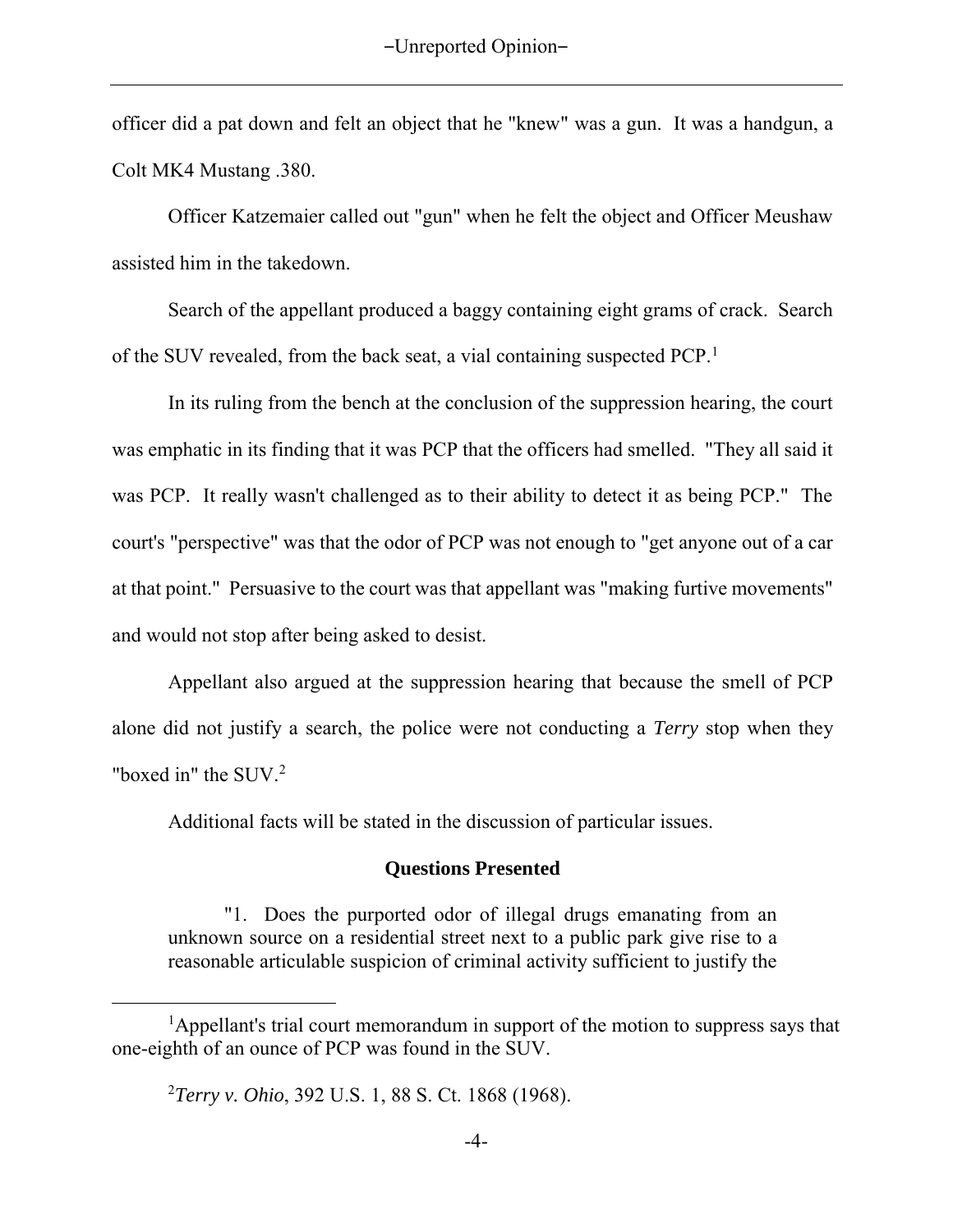seizure of any individual who is legally parked on that street, absent a particularized basis to believe that the individual is the source of the odor?

"2. Does testimony that the police smelled PCP while driving down a residential street give rise to a reasonable articulable suspicion of criminal activity when the record does not reflect whether PCP itself has a distinctive odor or whether the odor the police smelled was a lawful substance associated with PCP?

"3. Does an individual's reaching toward his waist create a reasonable articulable suspicion that the individual is armed and dangerous, and therefore justify a frisk of the individual, if the police do not observe specific facts, in addition to the alleged reaching, that indicate that the individual is concealing a weapon?"

## **Standard of Review**

"When reviewing the denial of a motion to suppress, the record at the suppression hearing is the exclusive source of facts for our review." *Darling v. State*, 232 Md. App. 430, 445, *cert. denied*, No. 124, Sept. Term, 2017 WL 3310452 (Md. Aug. 4, 2017). We consider the evidence and all reasonable inferences drawn from that evidence in the light most favorable to the party prevailing on the motion, in this case, the State. *Barnes v. State*, 437 Md. 375, 389 (2014); *Grimm v. State,* 232 Md. App. 382, 396 (2017). Ordinarily, we give great deference to a hearing judge's factual findings, and we will not disturb them unless they are clearly erroneous. *Henderson v. State,* 416 Md. 125, 143-44 (2010); *Darling*, 232 Md. App. at 445. We review the motions court's factual findings for clear error, but we make our own independent constitutional appraisal of the record, "reviewing the relevant law and applying it to the facts and circumstances of th[e] case." *State v. Lucket*, 413 Md. 360, 375 n.3 (2010). *Accord Moore v. State*, 422 Md. 516, 528 (2011).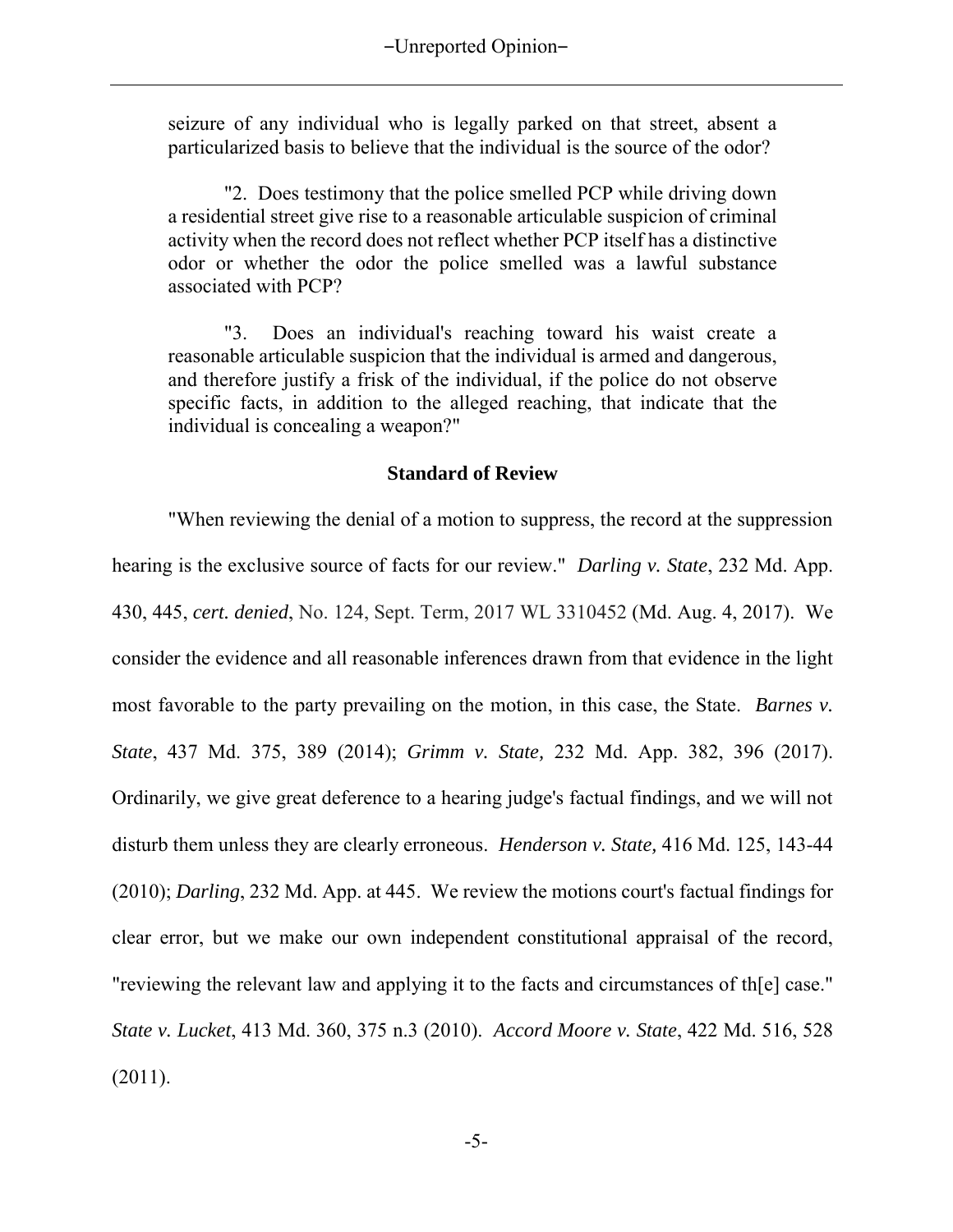Ordinarily, Maryland appellate courts "will not decide any … issue unless it plainly

appears by the record to have been raised in or decided by the trial court[.]" Maryland

Rule 8-131(a). One well-recognized exception to this general principle is that

"where the record in a case adequately demonstrates that the decision of the trial court was correct, although on a ground not relied upon by the trial court and perhaps not even raised by the parties, an appellate court will affirm. In other words, a trial court's decision may be correct although for a different reason than relied on by that court."

*Robeson v. State*, 285 Md. 498, 502 (1979), *cert. denied*, 444 U.S. 1021, 100 S. Ct. 680 (1980) (citations omitted).

**Discussion**

### **I**

In this Court, appellant argues that "[t]he police seized [him] when they blocked his legally parked car." The evidence at the suppression hearing is confusing concerning the positions of the two police cars in relation to the SUV when they were parked and the officers alighted. Nevertheless, we shall assume, *arguendo*, that, once parked, the police cars blocked in the SUV in such a way that the SUV was seized. We shall further assume, *arguendo*, that appellant did not waive any claim of illegal seizure of his person when he voluntarily got into the assumedly blocked SUV and locked the vehicle's doors as the police approached on foot.

### **A.**

When the police detected the odor of PCP emanating from the SUV is critical. Under the evidence most favorable to the State as the prevailing party at the suppression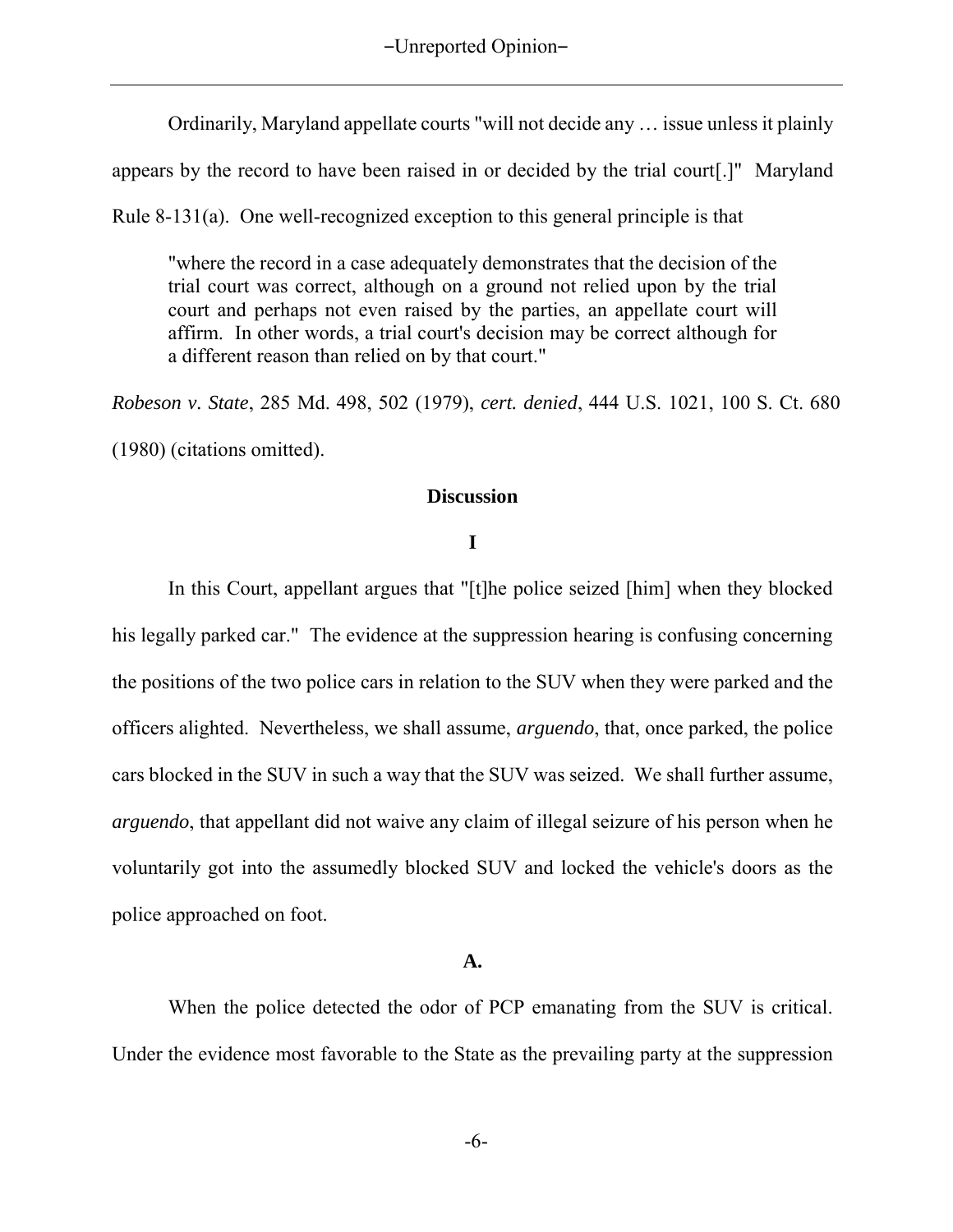hearing, Officer Coleman, the driver of the lead patrol car, identified the SUV as the source of the PCP while Officer Meushaw, in the rear patrol car, was still driving down Birchleaf Avenue toward the park. Under Officer Meushaw's evidence, that is when he was "alerted," apparently by radio, that the odor emanated from the SUV. Consequently, the officers had probable cause to search the SUV *before* it was, as we assume, blocked fore and aft. *See State v. Wallace*, 372 Md. 137, 155-56 (2002), *cert. denied*, 540 U.S. 1140, 124 S. Ct. 1036 (2004) (acknowledging that odor of drugs in vehicle, detected by a narcotics dog, constitutes probable cause to search the vehicle). It is an application of the Carroll Doctrine. *See Carroll v. United States*, 267 U.S. 132, 45 S. Ct. 280 (1925).

### **B.**

Appellant's principal argument is that the evidence was not sufficient to permit finding reasonable articulable suspicion (much less probable cause) that the PCP odor emanated from the SUV because the suspicion could not be particularized to the SUV. Appellant points out that the SUV was legally parked in a residential area and that Officer Katzemaier said that there were other cars parked on the street. Officer Meushaw testified that there were cars "around" the SUV, but he could not recall how many.

An argument similar to appellant's was made and rejected in *United States v. Ramos*, 443 F.3d 304 (3d Cir. 2006), a case that arose from the Virgin Islands. Police officers on patrol in an unmarked vehicle saw two vehicles "parked next to each other" on the parking lot of a night club. *Id*. at 306. One was a van, the other a Honda Accord. *Id*. They were the only vehicles in the area. *Id*. at 309 n.7. The officers drove between the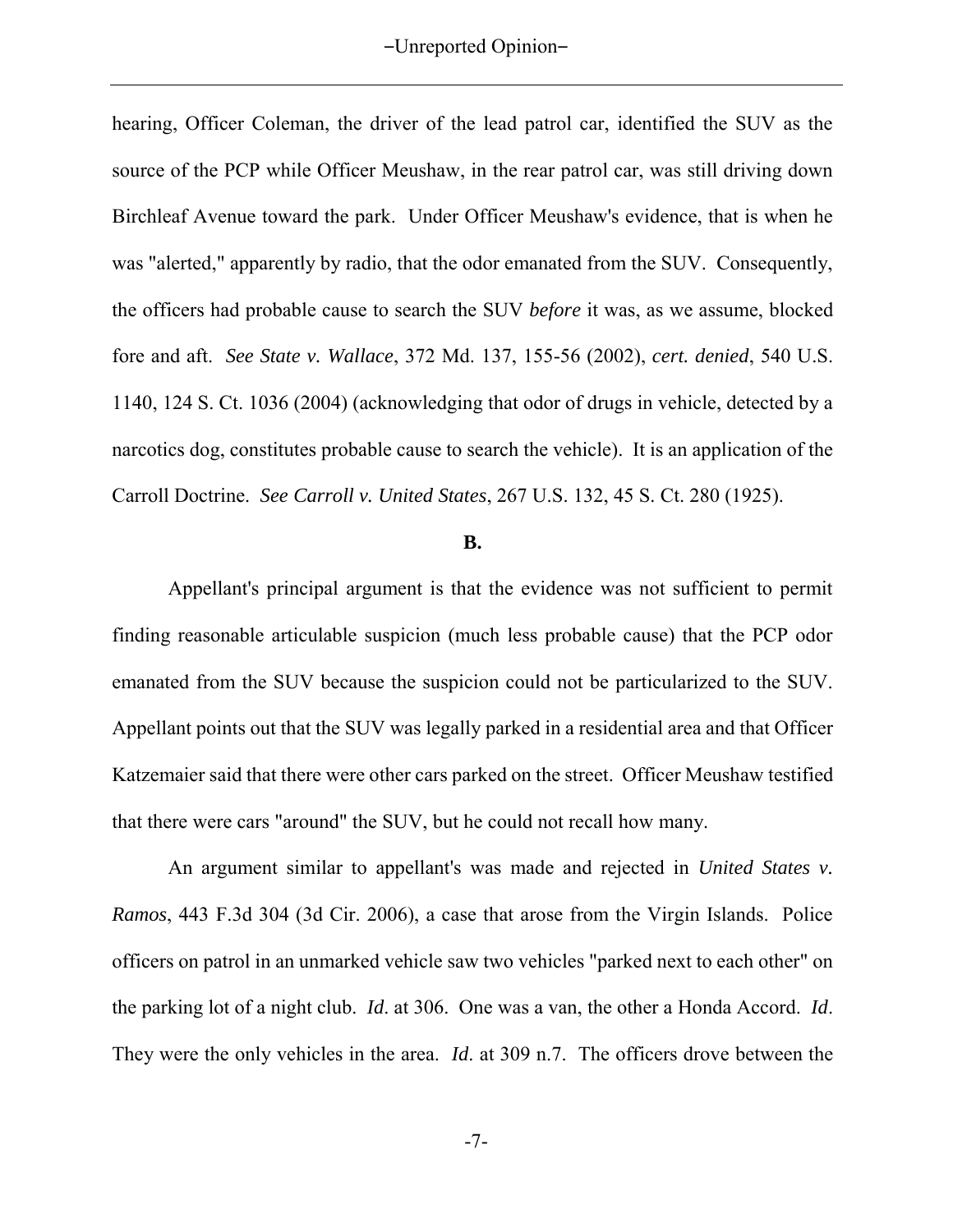two vehicles, passing within three to four feet of the passenger side of the Honda, the window of which was partially down. *Id*. at 306. One officer smelled marijuana smoke through his window. *Id*.A subsequent stop and search of the Honda revealed handguns and drugs. *Id*. The District Court held there was no probable cause for the traffic stop and that the marijuana smell could not be particularized to the defendants' car. *Id*. at 307.

On appeal, the Government argued that the marijuana odor furnished reasonable suspicion that justified the stop. *Id*. The defendants, on the other hand, contended that the odor was not particularized to their car. *Id*.

The Third Circuit sustained the search. It reasoned:

 $\mathcal{L}_\text{max} = \frac{1}{2} \sum_{i=1}^n \frac{1}{2} \sum_{i=1}^n \frac{1}{2} \sum_{i=1}^n \frac{1}{2} \sum_{i=1}^n \frac{1}{2} \sum_{i=1}^n \frac{1}{2} \sum_{i=1}^n \frac{1}{2} \sum_{i=1}^n \frac{1}{2} \sum_{i=1}^n \frac{1}{2} \sum_{i=1}^n \frac{1}{2} \sum_{i=1}^n \frac{1}{2} \sum_{i=1}^n \frac{1}{2} \sum_{i=1}^n \frac{1}{2} \sum_{i=1}^n$ 

"To establish reasonable suspicion, the particularity requirement need not be as stringent as it might be for probable cause.<sup>6</sup> Thus, while probable cause may require the odor to be particularized to a specific person or place, in this case we are satisfied that the totality of the circumstances sufficiently particularized the odor to justify a *Terry* stop of the defendants' car.

"Here, it is undisputed that the officers drove in-between the two vehicles that were parked next to each other. As the officers drove by, coming to within three or four feet of defendants' car, they smelled an identifiable marijuana odor. Officer Huertas also testified that … both the defendants' car window (facing the officers' SUV) and the officers' own window were open. While it is true that no officer testified directly as to *which* car the odor had come from, relying on their skill and experience, it would have been reasonable for the officers to conclude that the odor was coming from one, the other, or both vehicles. For the purposes of reasonable suspicion, that probability establishes the odor as sufficiently particularized.

<sup>&</sup>quot; <sup>6</sup>As defendants point out, courts that have addressed the particularity requirement in the context of marijuana odor have established that the odor should be particularized to some specific person or place. However, these cases all addressed the particularity requirement in the context of a probable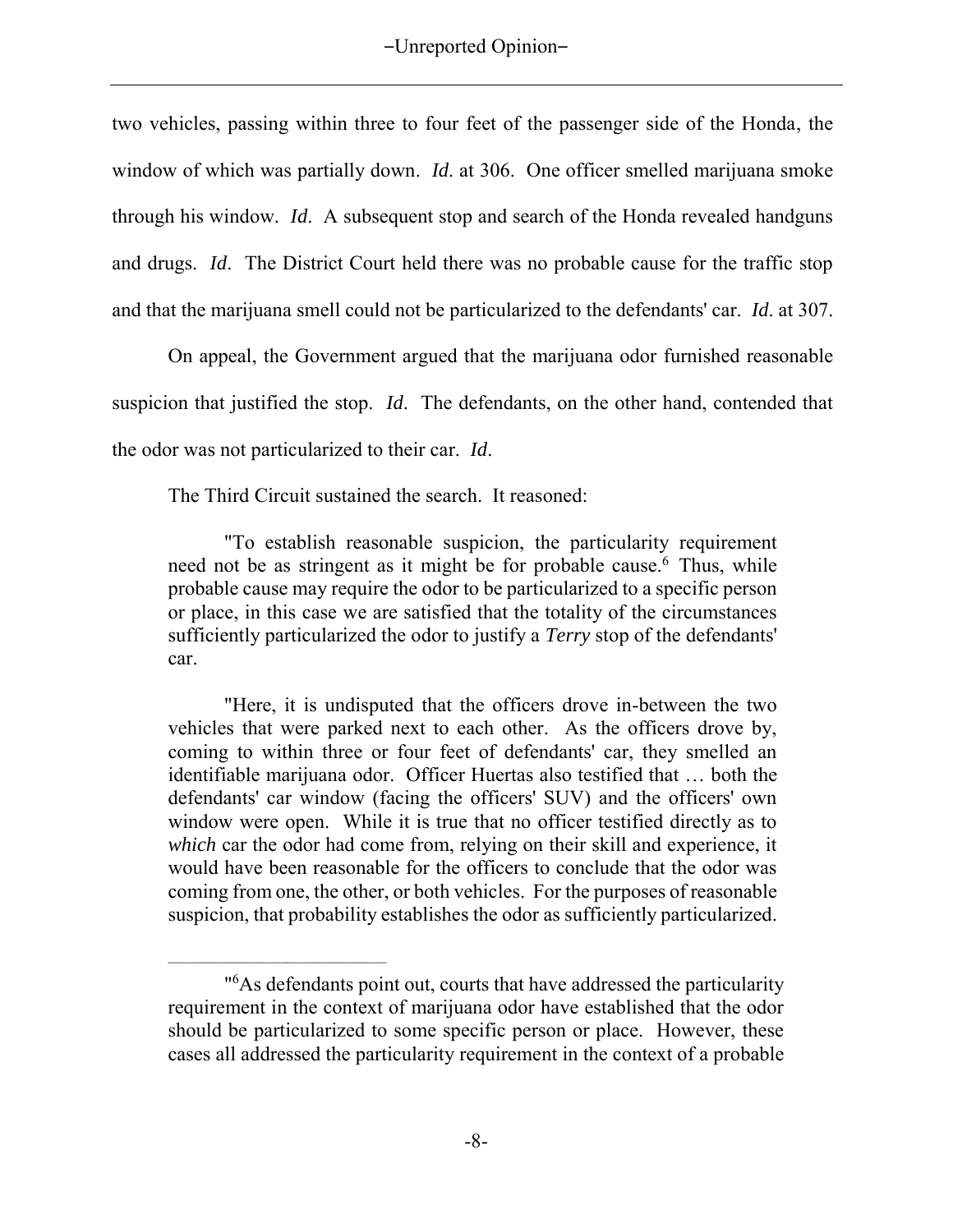cause inquiry. *See* [*United States v.*] *Humphries*, 372 F.3d [653,] 659 [(4th Cir. 2004)]; *United States v. Parker*, 72 F.3d 1444, 1450 (10th Cir. 1995)."

*Id.* at 309 (footnote 7 omitted).

The totality of the circumstances in the case before us presents probable cause, because the proof of possession is stronger than in *Ramos*. Here, there was no car double parked "next to" the SUV. Although there were other cars parked on the residential street, the PCP odor was detected at night in the dead of winter. The fair inference is that the windows of the other vehicles were closed, but two of the windows on the SUV were fully open and the driver's window was partially open. It is also a fair inference from the season of the year and time of day that the other vehicles parked on the street were unoccupied. There were two men in the SUV and appellant was standing outside of it. Thus, when the officers in the lead patrol car smelled PCP, it was entirely reasonable that they would focus on the SUV as the source.

We alternatively hold that the police had "reasonable suspicion that criminal activity [was] afoot" and thereby were authorized to "conduct a brief investigative 'stop'" of the appellant. *Holt v. State*, 435 Md. 443, 459 (2013). *See also Crosby v. State*, 408 Md. 490, 506 (2009).

### **II**

Appellant next contends that the testimony of the officers, describing the odor as PCP, was conclusory. Hill asserts that the officers were required to, but "failed to describe in any detail the characteristics of the odor they smelled that led them to distinguish it from other odors that are commonly associated with PCP, but are also consistent with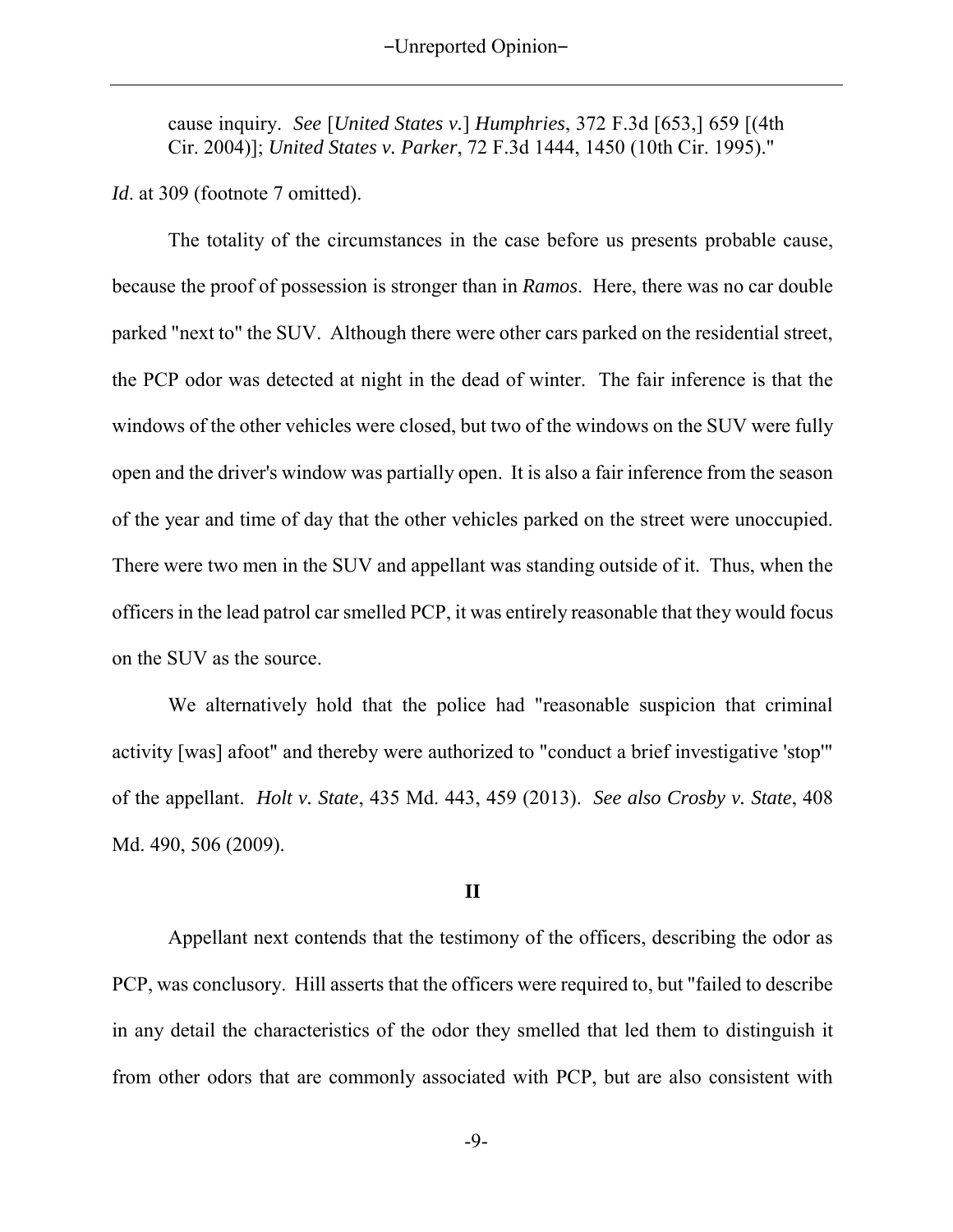legal activity, such as ether." In essence, appellant submits that the case at hand is a reprise of *Bailey v. State*, 412 Md. 349 (2010). It is not.

In *Bailey*, a police officer on patrol at night in a high crime area observed from the sidewalk a man standing alone in the shadows on the side of a home. *Id*. at 358-59. The officer, yelling, asked if the man lived at that home but received no reply. *Id*. at 359. The officer stopped within a few feet of the subject and smelled a strong odor of ether which, the officer testified, is associated with PCP. *Id*. Upon smelling ether, the officer grabbed both of the subject's hands, placed them on top of the subject's head, and searched him. *Id*. at 360. The search revealed a vial, three to four inches in length and one inch in diameter, that was half full of a liquid that field tested to be PCP. *Id*.

The analysis by the Court of Appeals was that there initially was an accosting or consensual encounter that almost immediately escalated into a warrantless seizure. *Id*. at 364. Bailey was not free to go when the officer placed the subject's hands on his head. *Id*. at 365. This was a *de facto* arrest, *id*. at 374, but there was no probable cause. *Id*. at 386. Although "the odor of contraband alone is sufficient to establish probable cause for a belief that contraband is present[,]" *id*. at 376-77, the officer in *Bailey* testified that he smelled "ether," a lawful substance, and there were no other circumstances indicating that a crime had been or was being committed. *Id*. at 383.

Nor was the seizure a *Terry* frisk. *Id*. at 366-67. The officer did not have reasonable articulable suspicion that the subject was armed and dangerous. *Id*. at 368. It was not necessary for the Court to consider whether the officer had reasonable suspicion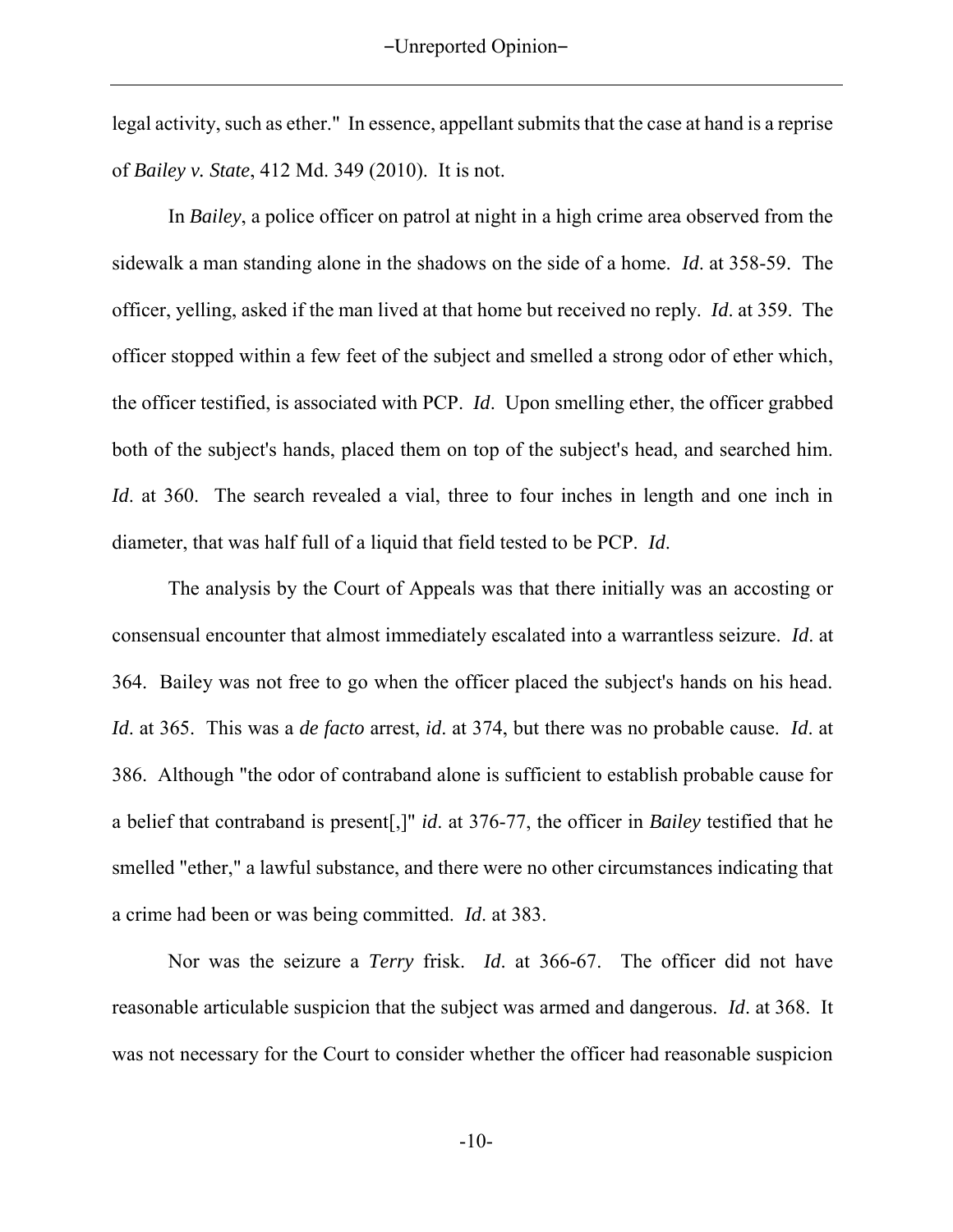for an investigative stop when he approached Bailey, because, as a matter of fact, there had been no investigative stop. *Id*. at 364. Once the officer smelled ether, he did not inquire why Bailey smelled like ether. *Id*. at 360.

Here, the officers who apprehended appellant testified that they smelled PCP and that they knew PCP when they smelled it. The trier of fact accepted this evidence unqualifiedly. Appellant argues that more is required in that the police must distinguish what they identified as PCP from a lawful substance. He submits: "If what the police smelled was a lawful substance commonly associated with PCP, they failed to specify which chemical they smelled and how they were able to conclude that it was evidence of PCP use or trafficking (and not lawful activity)." Appellant's Brief at 20. He relies on the following passage from *Bailey*:

"Unlike marijuana, which has a readily identifiable, distinctive odor, it is unclear from the case law or the record in the present case whether PCP has its own distinctive odor when it is transported or consumed, or whether the odor is that of other substances allegedly associated with the drug, such as ether. … Moreover, the record in the present case is barren of information about the qualities of PCP odors. There is no information in the record indicating whether the odor of PCP may have different qualities, similar to the distinction between the odor of burning marijuana and raw marijuana. …

"We are unaware of any cases in which a court held that the smell of ether or another lawful substance associated with contraband, on its own, constituted probable cause for a belief that contraband was present or a crime was committed."

*Id.* at 379-81 (citation and footnote omitted).

In the case before us, the officers testified, without objection, that the odor detected

was PCP. They described a present sense impression based on their experience. This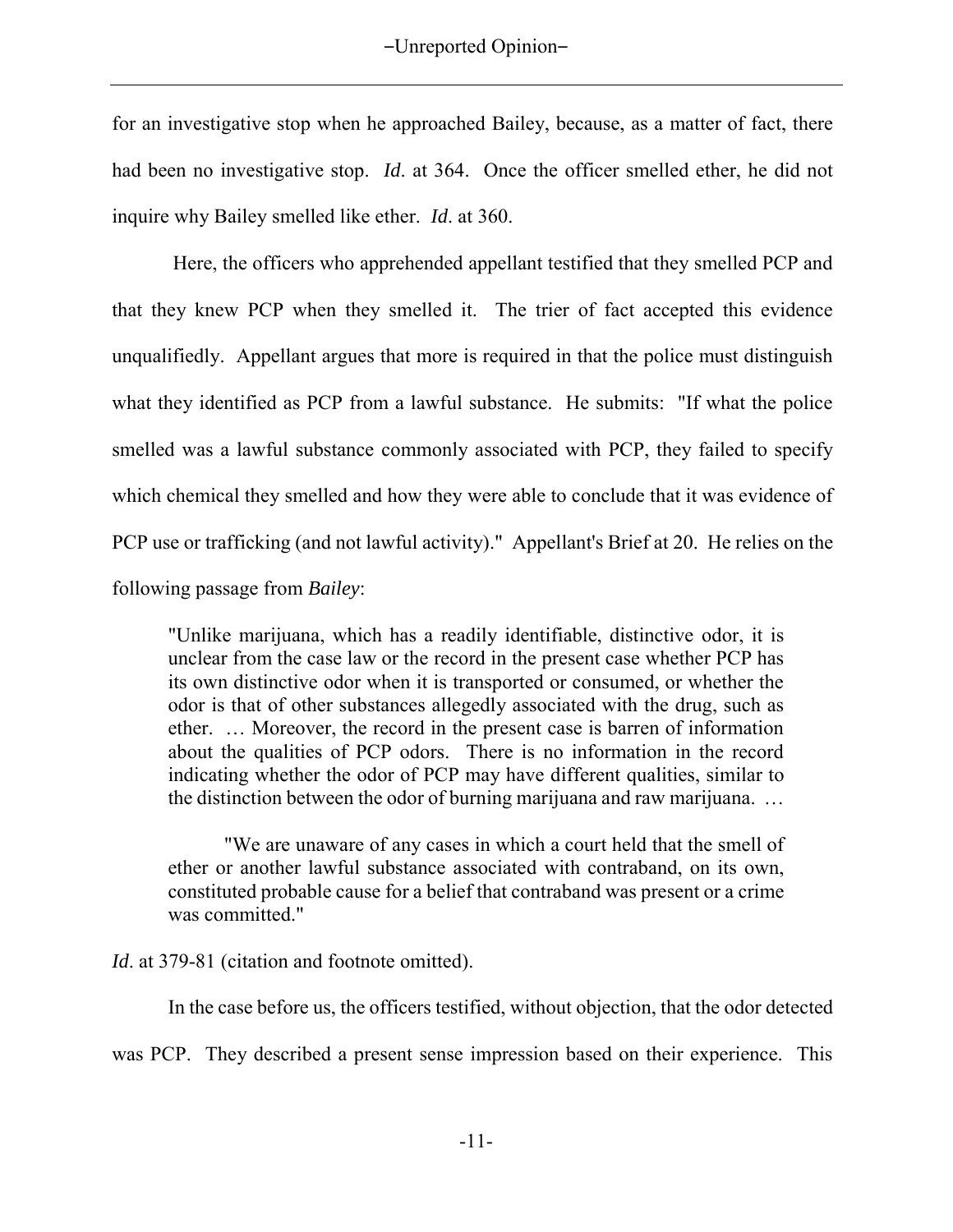satisfied the State's burden to produce evidence that the seizure fell within an exception to the warrant requirement. The officers had probable cause to believe a crime was being or had been committed. Appellant seems to contend that the burden was on the State to produce, *at the suppression hearing*, evidence that the odor, believed to be PCP, was not produced by some lawful substance. That is the State's burden at trial, when, through expert testimony, the State must show beyond a reasonable doubt that the source producing the odor was contraband. At the suppression hearing, the appellant was free to produce evidence that a lawful substance, that would be expected to be found on a residential street in the dead of winter, could have produced an odor confusingly similar to that of PCP. The defense did not do so.

In any event, even if the officers' testimony was legally insufficient to permit a finding of probable cause, it demonstrated reasonable articulable suspicion that criminal activity was afoot. It was articulable because the officers said that the odor smelled like the PCP that they had previously encountered. It was reasonable because that description impliedly was based on their firsthand experience in making arrests for PCP possession where there had been later laboratory confirmation that the seized substance was in fact PCP.<sup>3</sup>

## **III**

 $\overline{a}$ 

<sup>3</sup>As noted, *supra*, *Bailey* did not address whether an investigatory stop could be based on an odor identified by the arresting officer as ether, much less did it address an investigatory stop based on an odor identified as PCP.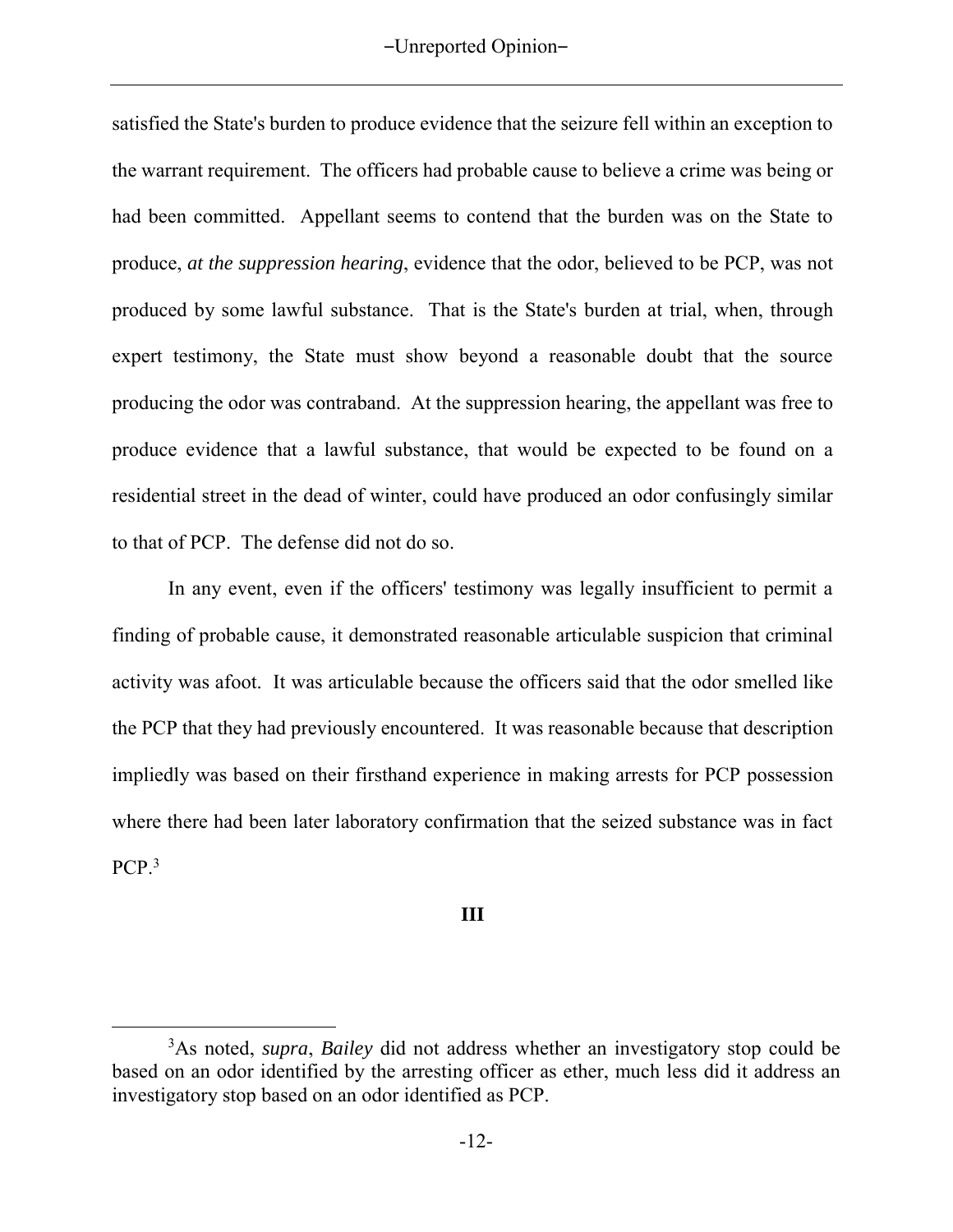Appellant contends that this is a pure "waistband" case. He relies on *In re Jeremy P.*, 197 Md. App. l (2011), where, in a pure waistband case, this Court reversed a denial of suppression. *Jeremy P.* is distinguishable.

There, the arresting officer, from his patrol car, observed seventeen-year-old Jeremy leaving a fast food restaurant on foot. *Id*. at 4. As the subject and his companion were standing, about to cross the street, the subject made certain movements two or three times. *Id*. at 5. "He kept playing around with his waistband area. We [the police] call that a high risk area [of the clothing]. And he kept making firm movements in his waistband area." *Id*. at 4 (emphasis omitted). The officer called for back-up, drove past the two, waited, and made a stop. *Id*. at 5-6. He ordered the two to the ground. *Id*. at 6. Jeremy again was "making the movements to the waistband and fiddling around." *Id*. at 6. In preparation for a pat down, the officer ordered Jeremy to stand up and a handgun fell out of his waistband area. *Id*.

We explained:

"Appellant cites a number of 'waistband' cases decided in other jurisdictions and our research uncovered others. Although there can be no bright-line rule given the individualized nature of such cases, our review indicates that a police officer's observation of a suspect making an adjustment in the vicinity of his waistband does not give rise to reasonable suspicion sufficient to justify a *Terry* stop. Typically, to provide the reasonable and articulable suspicion necessary to warrant an investigative detention *in the absence of other suspicious behavior indicating the possibility of criminal activity*, the officer must be able to recount specific facts, in addition to the waistband adjustment, that suggest the suspect is concealing a weapon in that location, such as a distinctive bulge consistent in appearance with the presence of a gun."

*Id*. at 14 (emphasis added).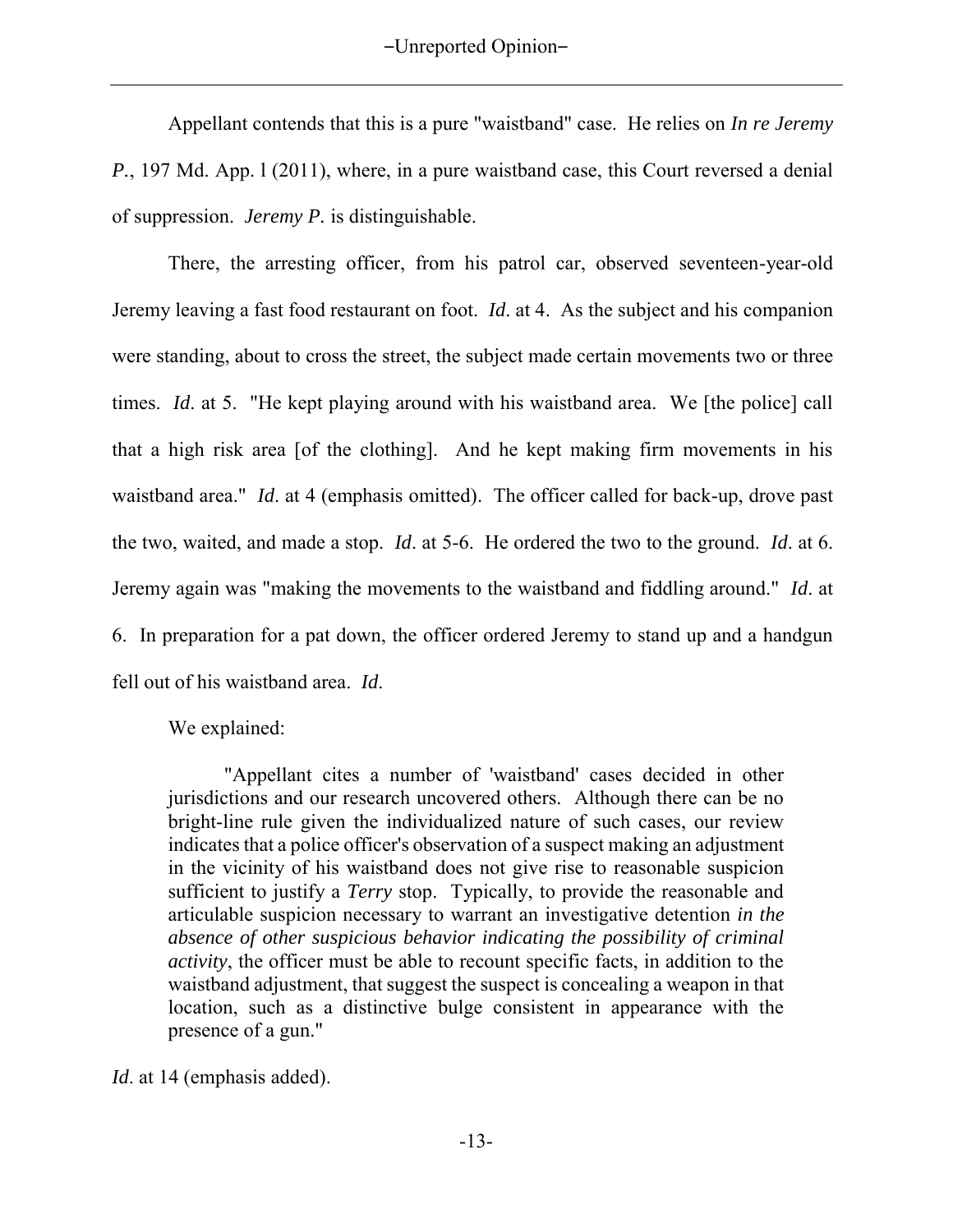In the case before us, there was suspicious behavior, prior to the waistband adjusting, that indicated criminal activity. The officers smelled what they identified as PCP emanating from the area of the SUV. There were two males in passenger positions in the SUV and the driver's seat was unoccupied. Appellant was standing next to the SUV, but, after looking in the direction of the first patrol car to pull up, he entered the driver's seat, indicating his control of the source of the PCP odor. The odor became stronger as the officers approached the SUV on foot.

Appellant locked the doors to the SUV. Through the driver's window that was down a couple of inches, Officer Katzemaier began to engage appellant in conversation. Appellant said he lived in the area but not in the residence in front of which he was parked. His demeanor was "erratic." He was "reaching around the vehicle and reaching into his waistband." His answers to the officer's questions were "very evasive."

Officer Katzemaier asked appellant to step out of the SUV, but he refused. He repeatedly asked the officer why he should get out and Officer Katzemaier explained to him that the police had smelled PCP.

Appellant's brother, in the front, right seat, told the appellant "to listen to what [the police] were asking him to do, to not cause any more trouble." The brother unlocked the doors.

Officer Katzemaier opened the driver door, but appellant would not come out. The officer tried "to coax him out." Appellant "kept reaching at his waistband." Officer